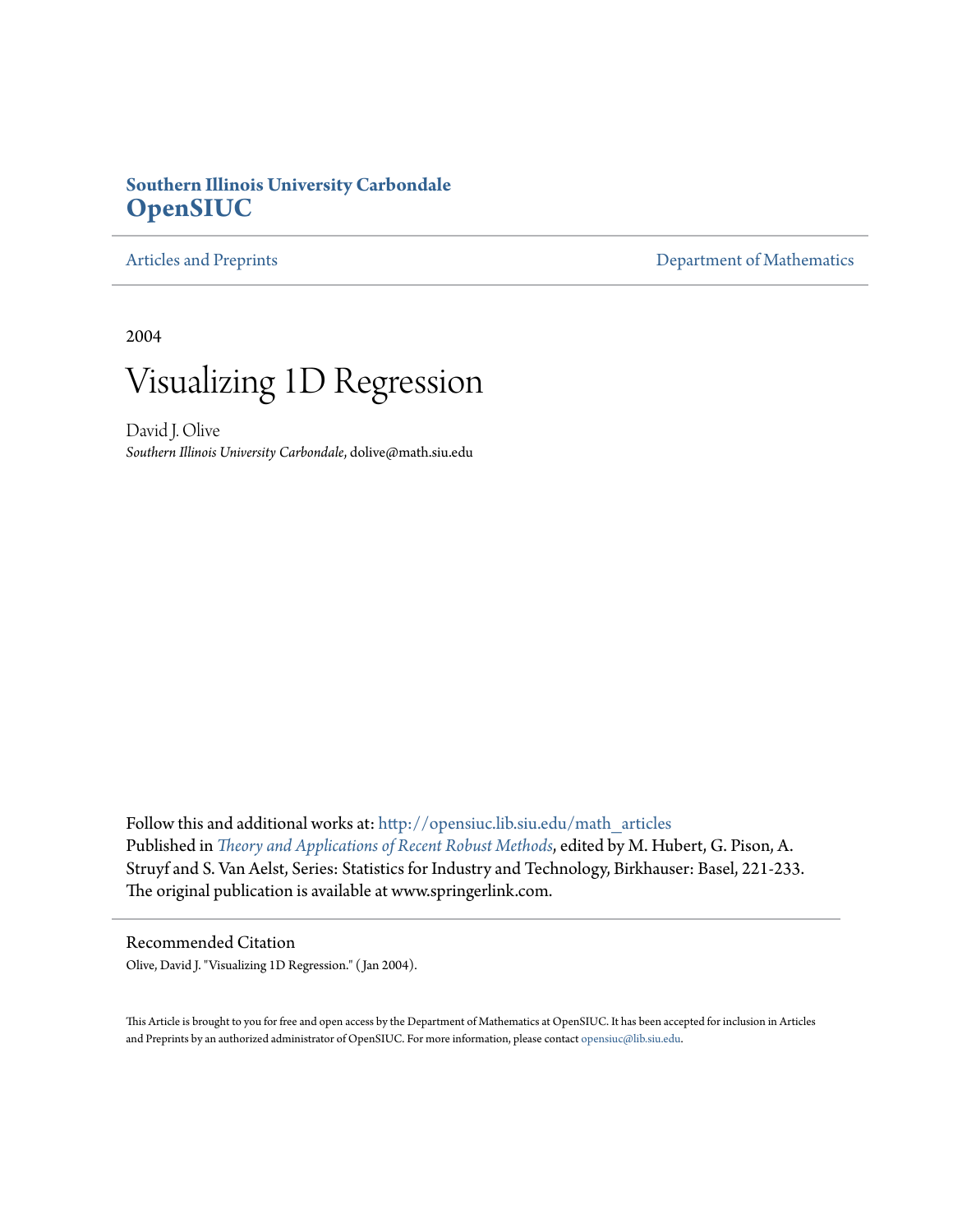# **Visualizing 1D Regression**

# David J. Olive

**Abstract.** Regression is the study of the conditional distribution of the response y given the predictors  $x$ . In a 1D regression, y is independent of  $x$ given a single linear combination  $\beta^T x$  of the predictors. Special cases of 1D regression include multiple linear regression, binary regression and generalized linear models. If a good estimate  $\hat{b}$  of some non-zero multiple  $c\beta$  of  $\beta$  can be constructed, then the 1D regression can be visualized with a scatterplot of  $\hat{b}^T x$  versus y. A resistant method for estimating  $c\beta$  is presented along with applications.

## **1. INTRODUCTION**

*Regression* is the study of the conditional distribution  $y|x$  of the response y given the  $(p-1) \times 1$  vector of nontrivial predictors x. In a 1D regression (or regression with 1–dimensional structure), y is conditionally independent of  $x$  given a single linear combination  $\beta^T x$  of the predictors, written

$$
(1.1) \t\t y \perp x \vert \beta^T x.
$$

A *1D regression model* has the form

$$
(1.2) \t\t y = g(\alpha + \beta^T \mathbf{x}, e)
$$

where q is a bivariate (inverse link) function and  $e$  is a zero mean error that is independent of *x*. See [20] and [14, p. 414].

The above class of models is very rich. A *single index model* uses

(1.3) 
$$
y = g(\alpha + \beta^T x, e) \equiv m(\alpha + \beta^T x) + e,
$$

and the *multiple linear regression model* is an important special case where m is the identity function:  $m(\alpha + \beta^T x) = \alpha + \beta^T x$ . Another important special case of 1D regression is the *response transformation model* where

(1.4) 
$$
g(\alpha + \beta^T \mathbf{x}, e) = t^{-1}(\alpha + \beta^T \mathbf{x} + e)
$$

Received by the editors September 2, 2003.

<sup>1991</sup> Mathematics Subject Classification. Primary 62G35; Secondary 62F35.

Key words and phrases. Diagnostics, Generalized Linear Models, Minimum Covariance Determinant, Response Transformations, Single Index Models.

This research was supported by NSF grant DMS 0202922.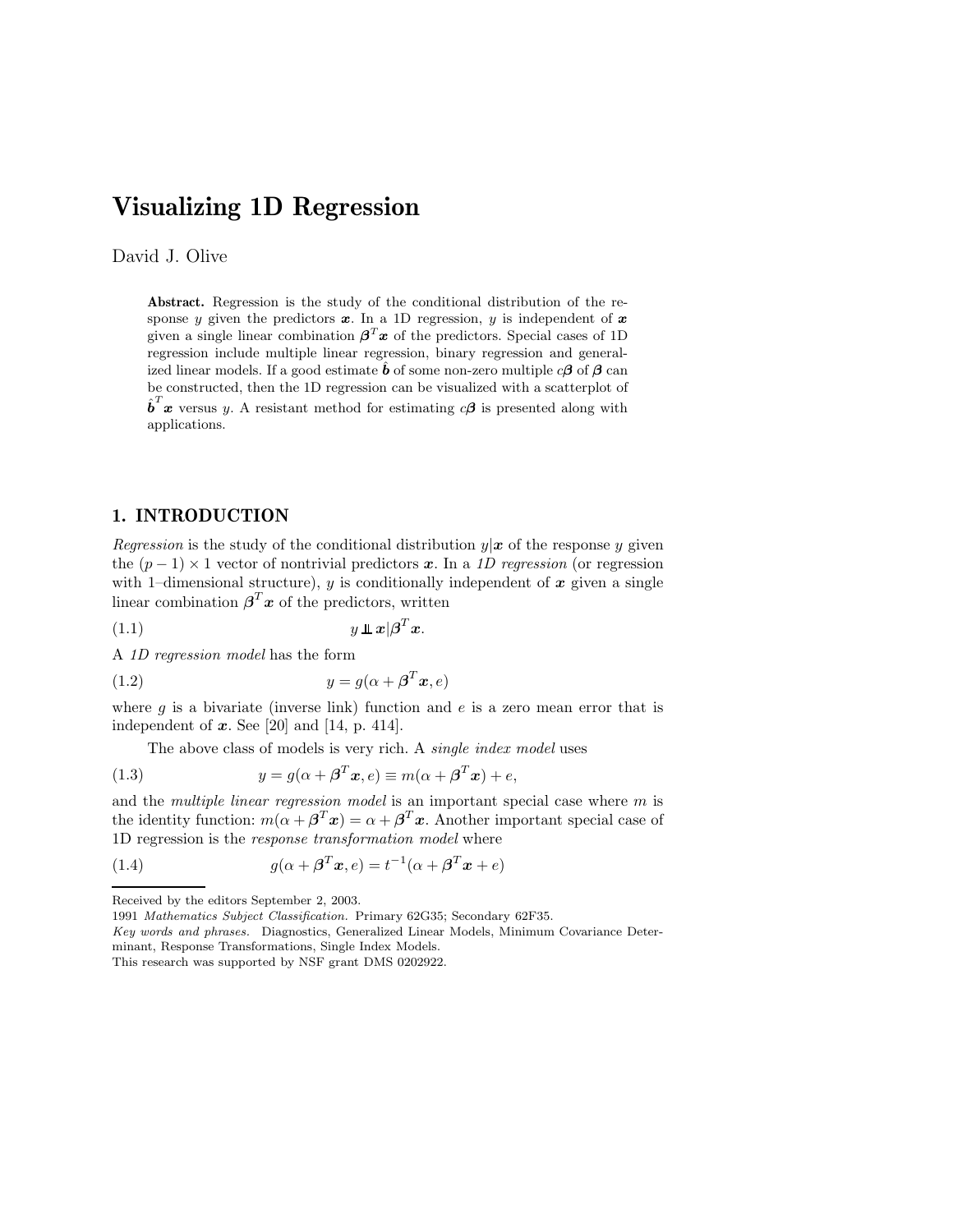and  $t^{-1}$  is a one to one (typically monotone) function so that  $t(y) = \alpha + \beta^{T} x + e$ . Generalized linear models (GLM's) are also a special case of 1D regression.

Some notation from the regression graphics literature will be useful. *Dimension reduction* can greatly simplify our understanding of the conditional distribution y|x. If a 1D regression model is appropriate, then the  $(p-1)$ –dimensional vector *x* can be replaced by the 1–dimensional scalar  $\beta^T x$  with no loss of information. A *sufficient summary plot* (SSP) is a plot that contains all the sample regression information about the conditional distribution of y|*x*. For 1D regression, if  $y \perp x | \beta^T x$  then  $y \perp x | c \beta^T x$  for any constant  $c \neq 0$ . The quantity  $c \beta^T x$  is called a *sufficient predictor* (SP), and a plot of the SP versus y is a SSP. If a consistent estimator  $\hat{b}$  of  $c\beta$  can be found for some nonzero c, then an *estimated sufficient summary plot* (ESSP) is a plot of the *estimated sufficient predictor* (ESP)  $\hat{\boldsymbol{b}}^T \boldsymbol{x}$ versus y.

Additional notation is needed before giving theoretical results. Let *x*, *a*, *t*, and  $\beta$  be  $(p-1) \times 1$  vectors where only x is random. The predictors x satisfy the condition of *linearly related predictors* with 1D structure ([14, p. 431]) if

(1.5) 
$$
E[\boldsymbol{x}|\boldsymbol{\beta}^T\boldsymbol{x}] = \boldsymbol{a} + t\boldsymbol{\beta}^T\boldsymbol{x}.
$$

Notice that  $\beta$  is a fixed  $(p-1) \times 1$  vector. If  $x$  is elliptically contoured (EC) with 1st moments, then the assumption of linearly related predictors holds. See [6, p. 130].

Following [6, pp. 143-144], assume that there is an objective function

(1.6) 
$$
L_n(a, b) = \frac{1}{n} \sum_{i=1}^n L(a + b^T x_i, y_i)
$$

where  $L(u, v)$  is a bivariate function that is a convex function of the first argument u. Assume that the estimate  $(\hat{a}, \hat{b})$  of  $(a, b)$  satisfies

(1.7) 
$$
(\hat{a}, \hat{b}) = \arg\min_{a, b} L_n(a, b).
$$

For example, the ordinary least squares (OLS) estimator uses

$$
L(a + bTx, y) = (y - a - bTx)2.
$$

Maximum likelihood type estimators such as those used to compute GLM's and Huber's M–estimator also work, as does the Wilcoxon rank estimator. Assume that the population analog  $(\alpha, \eta)$  is the unique minimizer of  $E[L(a + b^T x, y)]$  where the expectation exists and is with respect to the joint distribution of  $(y, x^T)^T$ . For example,  $(\alpha, \eta)$  is unique if  $L(u, v)$  is strictly convex in its first argument. The following result is a useful extension of [2, 3].

**Theorem 1.** ([20, p. 1016]): *Assume that the x are linearly related predictors, that*  $(y_i, x_i^T)^T$  *are iid observations from some joint distribution and that*  $Cov(x_i)$ *exists and is positive definite. Assume* L(u, v) *is convex in its first argument and that n is unique. Assume that*  $y \perp x | \beta^T x$ . *Then*  $\eta = c\beta$  *for some scalar* c.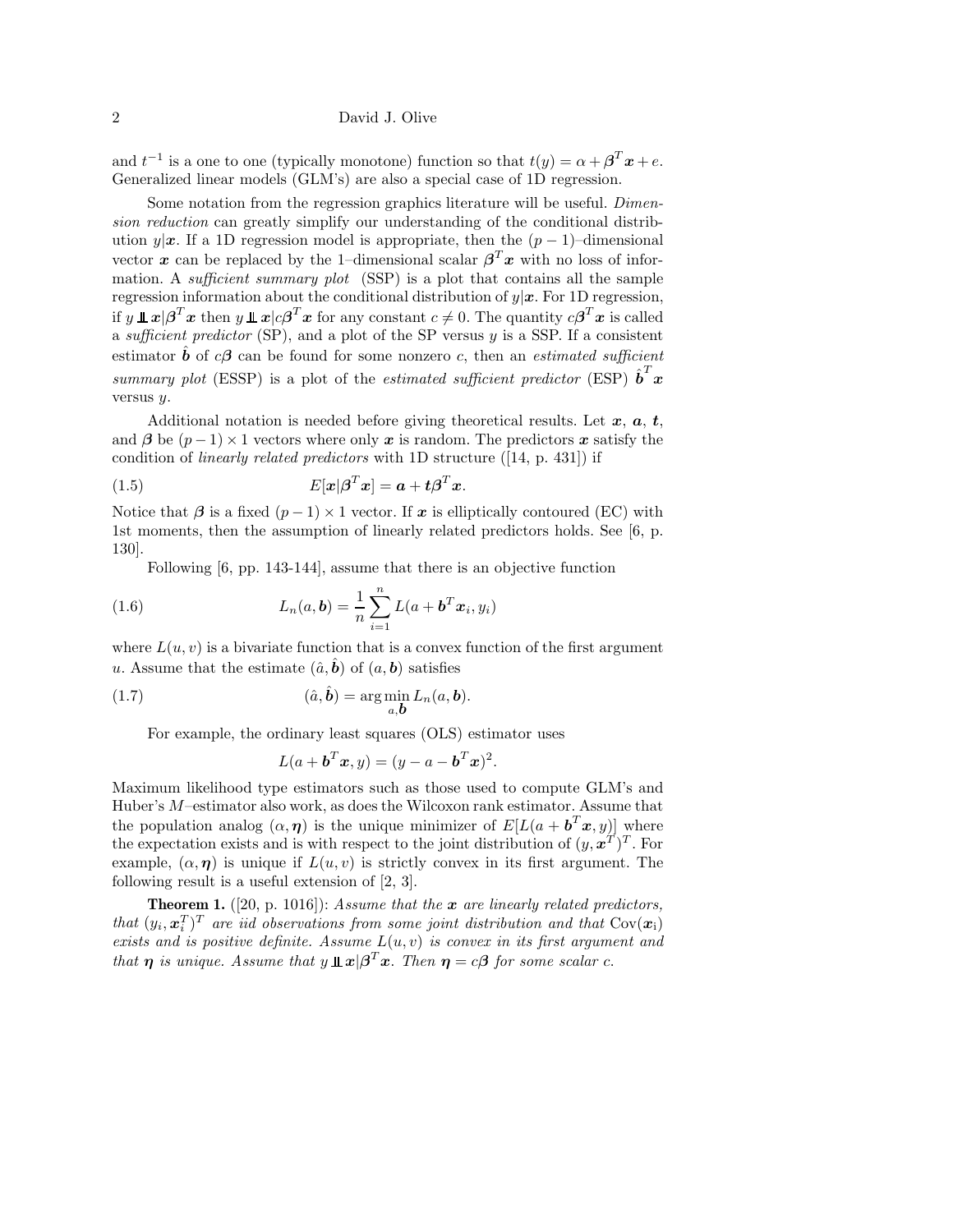Sufficient Summary Plot for Gaussian Predictors



FIGURE 1. SSP for  $m(u) = u^3$ 

*Remark 1.* If  $\hat{\mathbf{b}}$  is a consistent estimator of  $\boldsymbol{\eta} \equiv \boldsymbol{\beta}_b$ , then certainly

$$
\boldsymbol{\beta}_b = c\boldsymbol{\beta} + \boldsymbol{u}_g
$$

where  $u_g = \beta_b - c\beta$  is the bias vector. If the conditions of Theorem 1 hold, then  $u_g = 0$ . Under additional conditions,  $(\hat{a}, \hat{b}^T)^T$  is asymptotically normal (see [20, p. 1031]). In particular, the OLS estimator frequently has a  $\sqrt{n}$  convergence rate. Often if no strong nonlinearities are present among the predictors, the bias vector is small enough so that  $\hat{b} \approx c\beta$ . See [14, pp. 431-441] for checking whether the predictors are linearly related and whether a 1D regression model is appropriate.

A very useful result is that if  $y = m(x)$  for some function m, then m can be visualized with both a plot of x versus y and a plot of c x versus y if  $c \neq 0$ . In fact, there are only three possibilities: if  $c > 0$ , then the two plots are nearly identical. If  $c < 0$ , then the plot appears to be flipped about the vertical axis. If  $c = 0$ , then the plot is a dot plot. Similarly, if  $y_i = g(\alpha + \beta^T x_i, e_i)$ , then the plot of  $\beta^T x$  versus y and the plot of  $c\beta^T x$  versus y will be nearly identical in overall shape if  $c > 0$ .

*Example 1.* Suppose that  $x_i \sim N_3(0, I_3)$  where  $I_3$  is the 3×3 identity matrix, and

$$
y = m(\boldsymbol{\beta}^T \boldsymbol{x}) + e = (x_1 + 2x_2 + 3x_3)^3 + e \text{ with } n = 100.
$$

Then a 1D regression model holds with  $\boldsymbol{\beta} = (1, 2, 3)^T$ . Figure 1 shows the sufficient summary plot of  $\beta^T x_i$  versus  $y_i$ , and Figure 2 shows the sufficient summary plot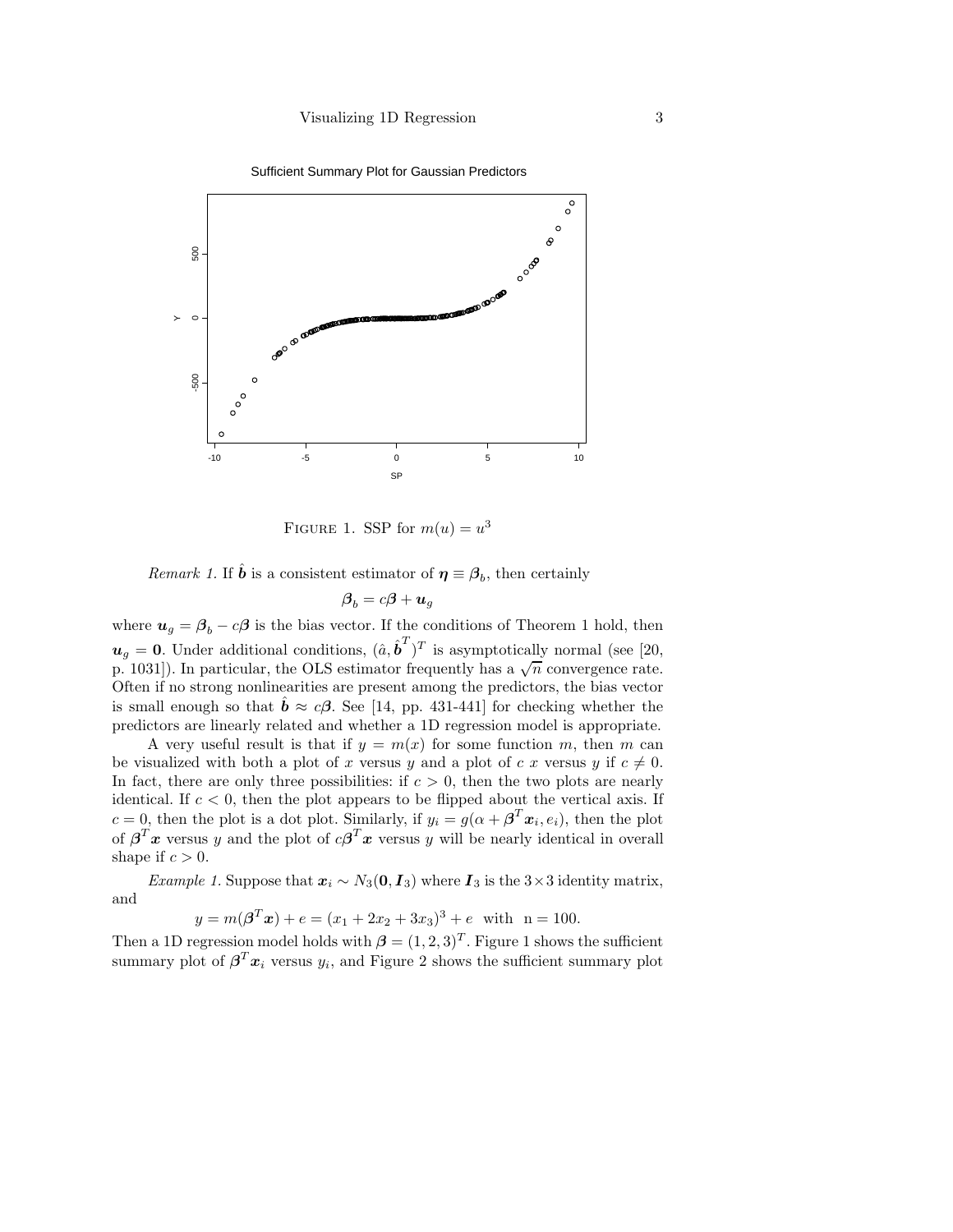

FIGURE 2. Another SSP for  $m(u) = u^3$ 

of  $-\beta^T x_i$  versus  $y_i$ . Notice that the functional form m appears to be cubic in both plots and that both plots can be smoothed by eye or with a scatterplot smoother.

*Remark 2.* The OLS estimator  $(\hat{a}_o, \hat{b}_o)$  is obtained from the usual multiple linear regression of  $y_i$  on  $x_i$ , but *we are not assuming that the multiple linear regression model holds*; however, we are hoping that the 1D regression model  $y \perp x/\beta^T x$ is a useful approximation to the data and that  $\hat{b}_o \approx c\beta$  for some nonzero constant c. Theorem 1 provides some conditions for the above approximation to hold. Notice that if the multiple linear regression model does hold and if the errors  $e_i$  are such that OLS is a consistent estimator, then  $c = 1$ , and  $u_g = 0$ .

The following result, perhaps first noted by [2, 3], is called the *1D Estimation Result* by [14, p. 432]: let  $(\hat{a}_o, \hat{b}_o)$  denote the OLS estimate obtained from the OLS multiple linear regression of y on x. The *OLS view* is a plot of  $\hat{\boldsymbol{b}}_o^T$  x versus y. If the 1D regression model is appropriate and if no strong nonlinearities are present among the predictors, then *the OLS view will frequently be a useful estimated*  $\textit{suffix}$  summary plot. Hence the OLS predictor  $\hat{\boldsymbol{b}}_o^T \boldsymbol{x}$  is a useful ESP.

Three additional methods considered in this paper that have proven useful for estimating the ESP are sliced inverse regression (SIR), principal Hessian directions (PHD), and sliced average variance estimation (SAVE). See [10] for a discussion of when these methods can fail. These methods frequently perform well if there are no strong nonlinearities present in the predictors. All of these methods fail if  $c = 0$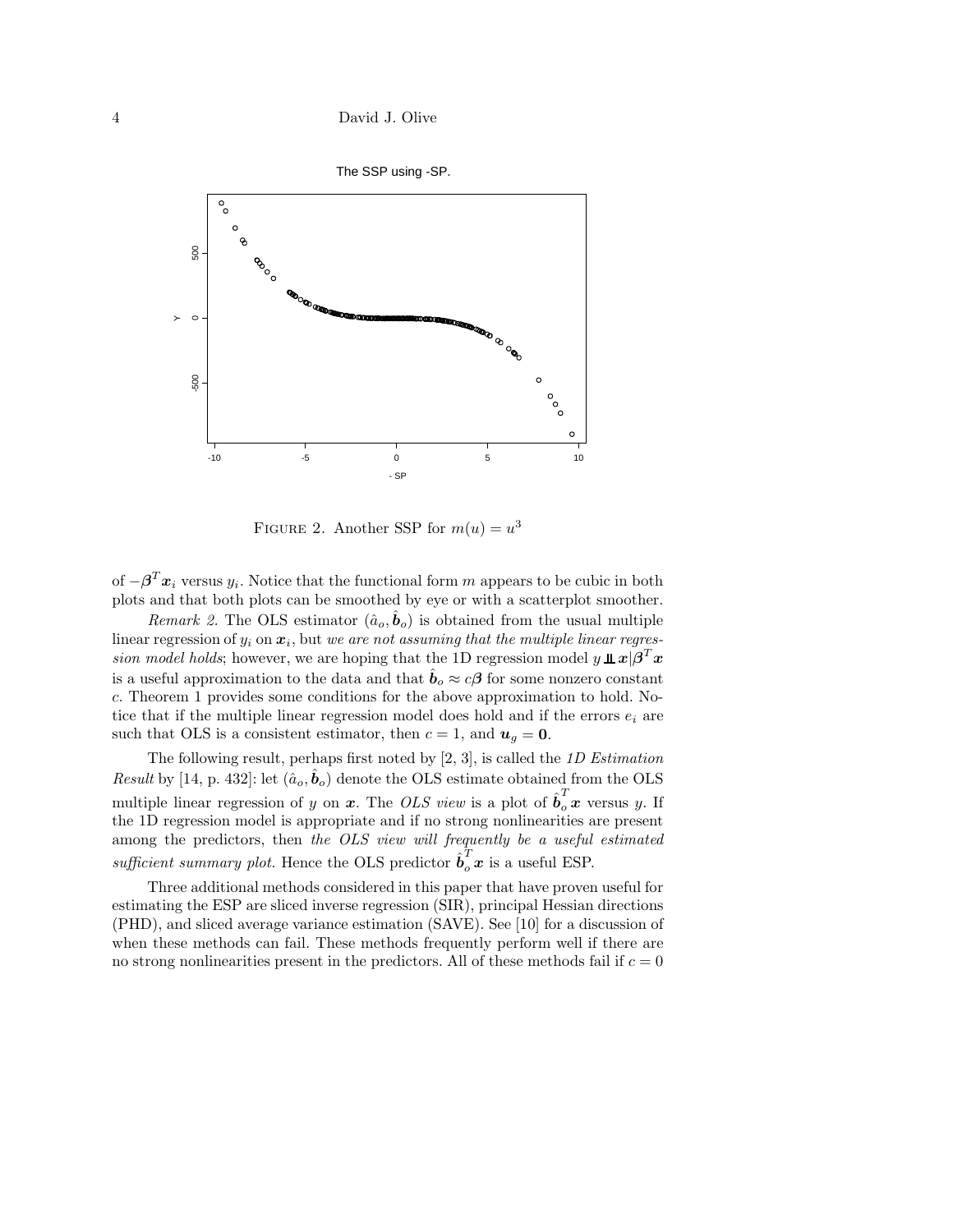or if the bias vector  $u_g$  is "large" compared to  $c\beta$ . For example, the OLS view can fail if the sufficient summary plot of  $\beta^T x$  versus y is approximately symmetric, and all of these methods can perform poorly if outliers are present ([17] shows that a single outlier can cause SIR to fail). Some useful references for SIR and related methods include [6, 7, 8], [14, 15], [16], [19] and [24].

Ellipsoidal trimming is a method for estimating the ESP that can reduce the bias  $u_q$ . See [11] and [6, p. 152]. To perform ellipsoidal trimming, an estimator  $(T, C)$  is computed where T is a  $(p-1) \times 1$  multivariate location estimator and *C* is a  $(p-1) \times (p-1)$  symmetric positive definite dispersion estimator. Then the ith squared Mahalanobis distance is the scalar

(1.8) 
$$
D_i^2 = (\pmb{x}_i - T)^T \pmb{C}^{-1} (\pmb{x}_i - T)
$$

for each vector of observed predictors  $x_i$ . If the ordered distance  $D_{(i)}$  is unique, then j of the  $x_i$ 's are in the ellipsoid

(1.9) 
$$
\{x:(x-T)^{T}C^{-1}(x-T)\leq D_{(j)}^{2}\}.
$$

The *i*th case  $(y_i, x_i^T)^T$  is trimmed if  $D_i > D_{(j)}$ . Then an estimator of  $c\beta$  is computed from the untrimmed cases. For example, if  $j \approx 0.9n$ , then about 10% of the cases are trimmed, and OLS could be used on the remaining cases.

The following procedure was suggested by [21]. First compute  $(T, C)$  using the *Splus* function cov.mcd (see [23]). Trim the  $K\%$  of the cases with the largest Mahalanobis distances, and then compute the OLS estimator  $(\hat{\alpha}_K, \hat{\beta}_K)$  from the untrimmed cases. Use  $K = 0, 10, 20, 30, 40, 50, 60, 70, 80,$  and 90 to generate ten plots of  $\hat{\boldsymbol{\beta}}_K^T \boldsymbol{x}$  versus y using all n cases. These plots will be called "OLS trimmed views." Notice that  $K = 0$  corresponds to the OLS view. The *best OLS trimmed view* is the trimmed view with a smooth mean function and the smallest variance function and is the estimated sufficient summary plot. If  $K^* = E$  is the  $\hat{\rho}_{E}^{T}$  percentage of cases trimmed that corresponds to the best trimmed view, then  $\hat{\rho}_{E}^{T}$ is the estimated sufficient predictor.

*Example 2.* For the data in Example 1, the OLS view is similar to Figure 1 except the plot is not quite as smooth and the horizontal scale is multiplied by  $c \approx 42$ . The best trimmed view appears to be identical to Figure 1 except that the horizontal scale is multiplied by  $c \approx 12.5$ . The OLS view used  $\hat{\boldsymbol{\beta}}_0 = (41.68, 87.40, 120.83)^T \approx 42\boldsymbol{\beta}$  while the best trimmed view used  $\hat{\boldsymbol{\beta}}_{50} =$  $(12.61, 25.07, 37.26)^T \approx 12.5\beta$ .

This section has reviewed the existing literature on 1D regression. Section 2 shows that 1D regression can provide useful diagnostics when  $g$  is known. Section 3 considers estimating g when  $g = g_{\lambda}$  and  $\lambda \in \{\lambda_1, ..., \lambda_k\}$  where k is a small integer. Section 4 suggests using ellipsoidal trimming with methods other than OLS. This technique gives a resistant version of SIR and shows that the *Splus* function lmsreg can be very useful for finding certain types of curvature.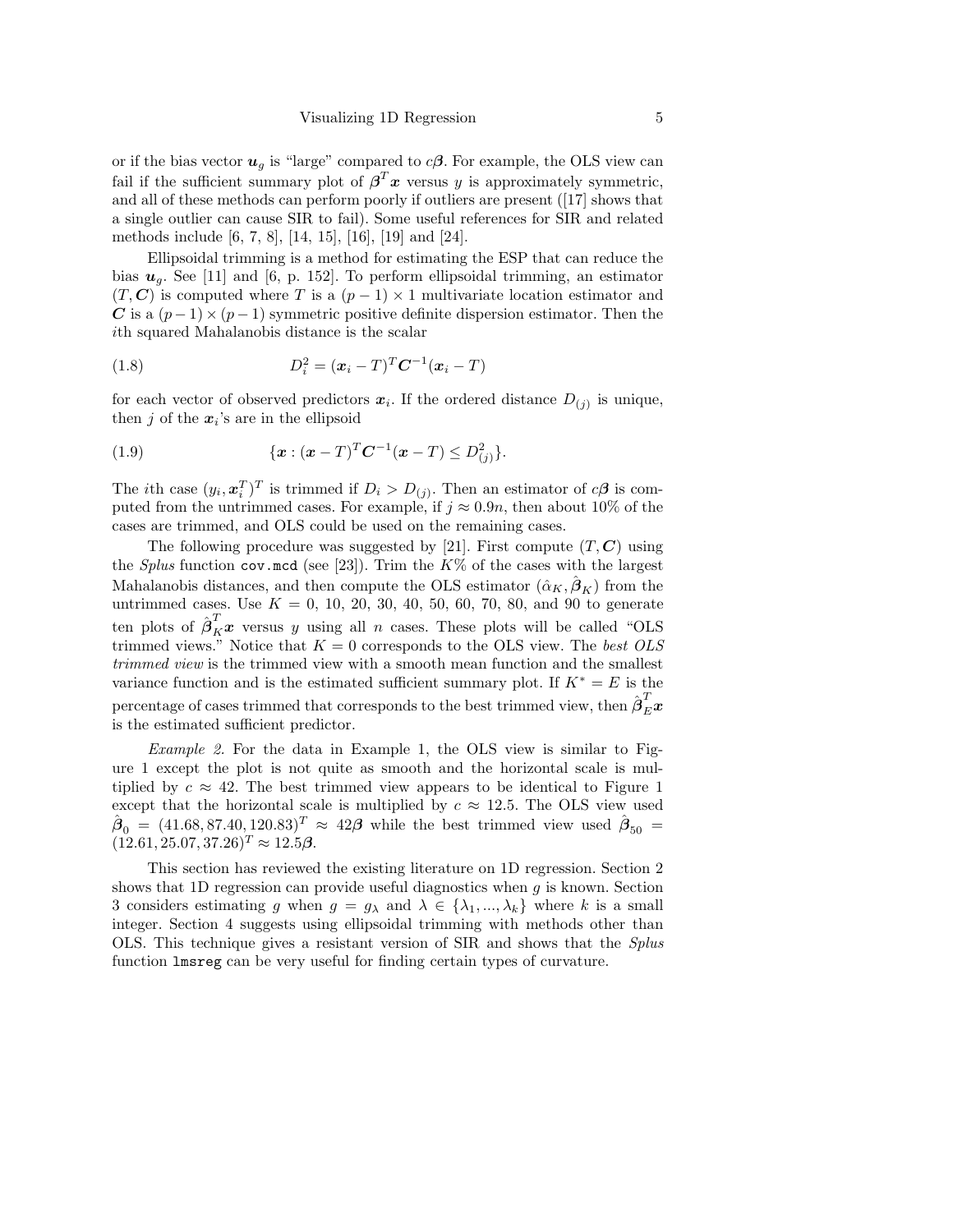

Figure 3. Plots for HBK Data

# **2. 1D REGRESSION DIAGNOSTICS**

In this section, we suggest that when  $q$  is known, an estimated sufficient summary plot should be used in addition to the usual diagnostics for checking the model. Assume that the 1D regression model is  $y_i = g(\alpha + \beta^T x_i, e_i)$  for  $i = 1, ..., n$  where the  $e_i$  are iid with zero mean and variance  $V(e_i) = \sigma^2$ .

*Remark 3.* If  $y \perp x | \beta^T x$  then  $y \perp x | a + c \beta^T x$  for any constants a and  $c \neq 0$ . Hence if  $\hat{\boldsymbol{b}}^T \boldsymbol{x}$  is an ESP, so is  $a + \hat{\boldsymbol{b}}^T \boldsymbol{x}$ .

A good example is the multiple linear regression (MLR) model  $y_i = \alpha +$  $\boldsymbol{\beta}^T \boldsymbol{x}_i + e_i$ . Let  $(\hat{a}, \hat{\boldsymbol{b}})$  be a MLR estimator of  $(\alpha, \beta)$ . Then the fitted values are  $\hat{y}_i = \hat{a} + \hat{b}^T x_i$ , and the residuals are  $r_i = y_i - \hat{y}_i$ . The most used residual plot is a plot of  $\hat{y}_i$  versus  $r_i$ , and the *forward response plot* is a plot of the fitted values  $\hat{y}_i$ versus the response  $y_i$ .

Remark 3 shows that the forward response plot is an ESSP. Let the scalars  $w_i = \alpha + \beta^T x_i$ . Ignoring the errors gives  $y_i = w_i$  which is the equation of the *identity line* that has unit slope and zero intercept. Hence if the MLR model is appropriate and if  $(\hat{a}, \hat{b})$  is a good estimator of  $(\alpha, \beta)$ , then the plotted points in the forward response plot should scatter about the identity line. The vertical deviations from the identity line are the residuals  $r_i$  since these deviations are  $y_i - \hat{y}_i$ . When the OLS estimator is used, the coefficient of determination  $R^2$  is equal to the squared correlation of  $y_i$  and  $\hat{y}_i$ . See [4, p. 280].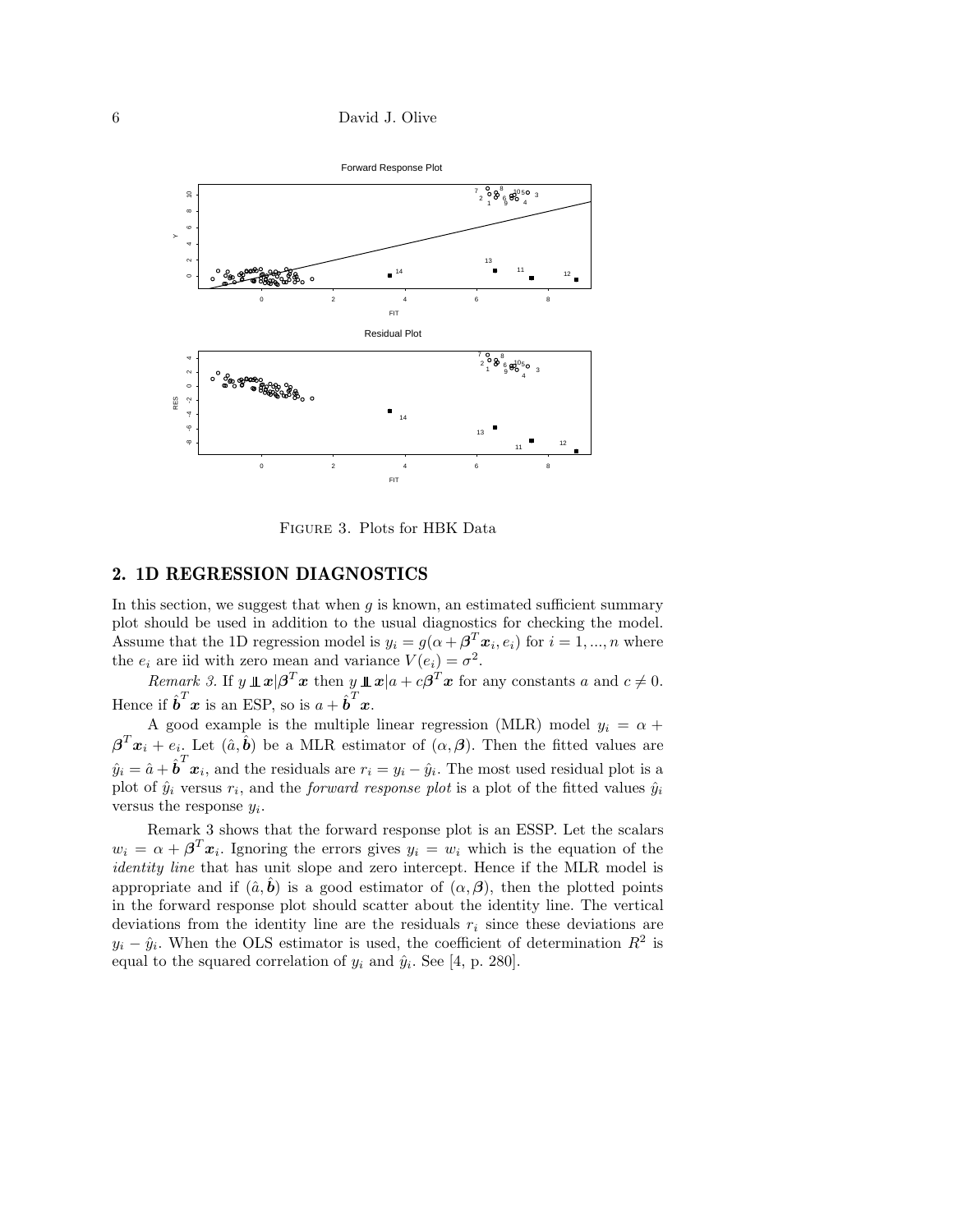

FIGURE 4. OLS and LMSREG Suggest Using  $log(y)$  for the Textile Data

High leverage outliers challenge conventional numerical MLR diagnostics such as Cook's distance ([5]), but, as shown in Example 3 below, can often be detected using the forward response and residual plots. Using trimmed views (see  $\oint$  4) is also effective for detecting outliers and other departures from the MLR model.

*Example 3.* In the well known artificial HBK data set ([18]), the first 10 cases are outliers while cases 11-14 are good leverage points. This data set has  $n = 75$ cases and  $p-1=3$  nontrivial predictors. Figure 3 shows the residual and forward response plots based on the OLS estimator. The highlighted cases have Cook's distance  $> min(0.5, 2p/n)$ , and the identity line is shown in the ESSP.

Now suppose that model (1.2) holds where g is known. If the estimator  $(\hat{a}, \hat{b})$ satisfies  $\hat{b} \approx c\beta$ , then the plot of  $\hat{a} + \hat{b}^T x$  or  $\hat{b}^T x$  versus y can be used to visualize g provided that  $c \neq 0$ . Since g is known, the classical (e.g. maximum likelihood) estimator for  $\beta$  should be used since then  $c = 1$  and the bias vector should be small for large sample size  $n$ . Often adding a parametric fit and a lowess smooth to the plot will be useful.

Plots are also useful for additive error models

$$
y_i = m(x_{i,1},...,x_{i,p-1}) + e_i = m(\boldsymbol{x}_i^T) + e_i = m_i + e_i.
$$

Many anova, categorical, nonlinear regression, nonparametric regression, and multiindex models have this form. For these models  $\hat{y}_i = \hat{m}_i$  and the residuals  $r_i =$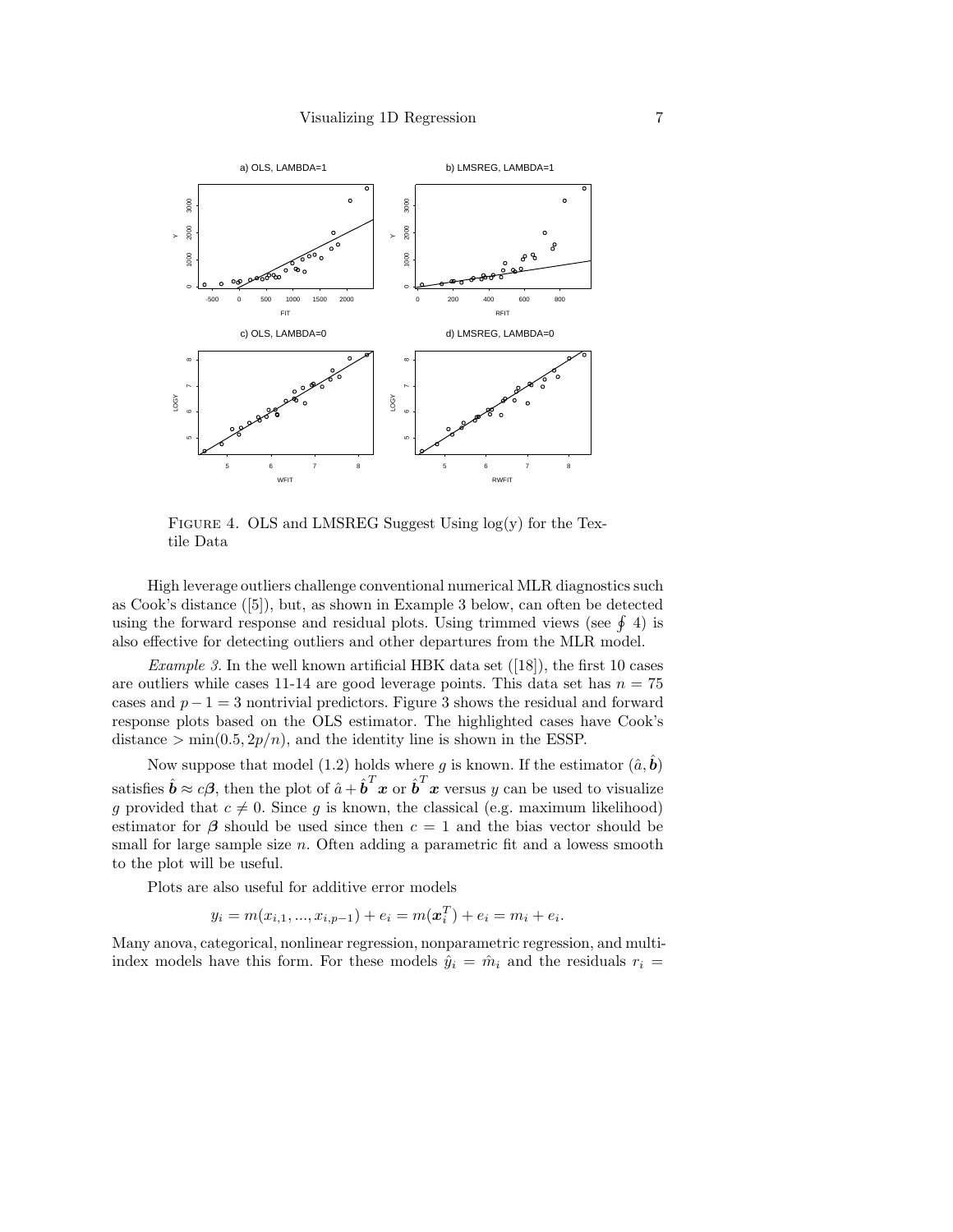$y_i - \hat{y}_i$ . In the fit–response plot (FY plot) of  $\hat{y}_i$  versus  $y_i$ , the plotted points should scatter about the identity line, and the vertical deviations from the identity line are equal to the residuals.

## **3. 1D REGRESSION MODEL SELECTION**

In this section, we assume that a 1D regression model holds with  $g = g_{\lambda_o}$  where  $\lambda_o \in \Lambda = {\lambda_1, ..., \lambda_k}$  and  $k > 1$  is a small integer. To estimate  $\lambda_o$ , make an ESSP for each of the  $k$  possible models. Examples include choosing a frequentist or a Bayesian model; a proportional hazards model or one of several competing 1D survival models; a logistic, probit or complementary log–log model in binary regression; a full or sub model in variable selection.

A good example for illustration is the response transformation model

(3.1) 
$$
t_{\lambda_o}(y_i) \equiv y_i^{(\lambda_o)} = \alpha_0 + \beta_0^T \mathbf{x}_i + e_i
$$

where the response variable  $y_i > 0$  and the *power transformation family* 

(3.2) 
$$
t_{\lambda}(y) \equiv y^{(\lambda)} = \frac{y^{\lambda} - 1}{\lambda}
$$

for  $\lambda \neq 0$  and  $y^{(0)} = \log(y)$ . Assume  $\lambda_o \in \Lambda = \{0, \pm 1/4, \pm 1/3, \pm 1/2, \pm 2/3, \pm 1\}.$ 

The literature for estimating  $\lambda_o$  is enormous, and at least two papers using results from 1D regression have appeared. Let the OLS estimator  $(\hat{a}_o, \hat{b}_o)$  be computed from the multiple linear regression of  $y_i$  on  $x_i$ . Then [13] suggests that the inverse response plot of y versus  $\hat{y}_{OLS}$  will often show  $t_{\lambda_o}$ . Hence the forward response plot of  $\hat{y}_{OLS}$  versus y will show  $t_{\lambda_o}^{-1}$ . If  $t_{\lambda}$  is the appropriate transformation, [12] suggests that a plot of  $\hat{y}_{OLS}$  versus  $\hat{t}_{\lambda}(y)$  will follow the identity line.

These ideas suggest a graphical method for selecting response transformations that can be used with any good MLR estimator. Let  $w_i = t_\lambda(y_i)$  for  $\lambda \neq 1$ , and let  $w_i = y_i$  if  $\lambda = 1$ . Next, perform the multiple linear regression of  $w_i$  on  $x_i$  and make the forward response plot of  $\hat{w}_i$  versus  $w_i$ . If the plotted points follow the identity line, then take  $\lambda_o = \lambda$ . One plot is made for each of the eleven values of  $\lambda \in \Lambda$ , and if more than one value of  $\lambda$  works, contact subject matter experts and use the simplest or most reasonable transformation. (Note that this procedure can be modified to create a graphical diagnostic for a numerical estimator by adding the estimate  $\lambda$  of  $\lambda_o$  to  $\Lambda$ .)

*Example 4.* A textile data set is given in [1] where samples of worsted yarn with different levels of the three factors were given a cyclic load until the sample failed. The goal was to understand how y = *the number of cycles to failure* was related to the predictor variables *length, amplitude* and *load*. Figure 4 shows the forward response plots for two MLR estimators: OLS and the *Splus* function lmsreg. Figures 4a and 4b show that a response transformation is needed while 4c and 4d both suggest that  $log(y)$  is the appropriate response transformation. Using OLS and a resistant estimator as in Figure 4 may be very useful if outliers are present.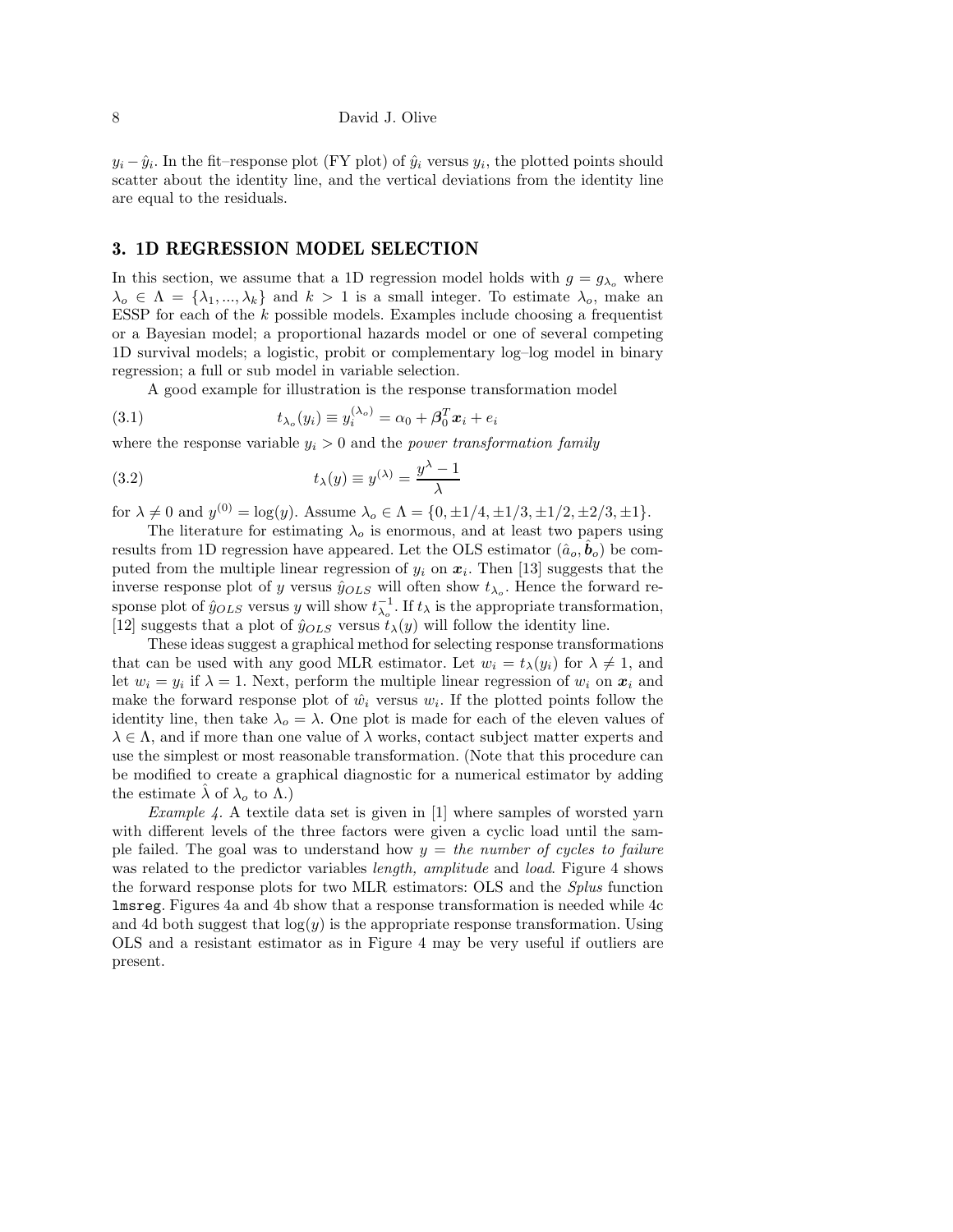

Figure 5. Estimated Sufficient Summary Plots

#### **4. IMPROVING 1D ESTIMATORS**

Assume that the 1D regression model (1.2) holds but both g and *β* are unknown. If a good estimator  $\hat{b} \approx c\beta$  can be found where  $c \neq 0$ , then the ESSP can be used to visualize g. The next step might be to fit a tentative parametric or nonparametric model in the ESP.

Since methods for estimating the sufficient predictor such as OLS, PHD, SAVE and SIR can fail if strong nonlinearities such as outliers are present in the predictors or if  $\ddot{\boldsymbol{b}} \approx 0$  *β*, techniques for improving these methods are needed. The basic tool will be to use  $(\hat{b}, T, C)$  trimmed views where  $\hat{b}$  is an estimator of  $c\beta$  and  $(T, C)$  is an estimator of multivariate location and dispersion. Two good choices for  $(T, C)$  are the classical estimator ([6, p. 152]) or a robust estimator such as cov.mcd. Then, for example, SIR trimmed views generalize the SIR ESSP in the same way that OLS trimmed views generalize the OLS view: use ellipsoidal trimming to delete the  $K\%$  of the cases with the largest Mahalanobis distances. Next, plot  $\hat{\boldsymbol{b}}_K^T \boldsymbol{x}_i$  versus  $y_i$  where  $\hat{\boldsymbol{b}}_K$  is the first SIR direction computed from the untrimmed cases. Again use 10 values of K where  $K = 0$  corresponds to the usual SIR ESSP, and the best SIR trimmed view is the trimmed view with a smooth mean function and the smallest variance function.

Using trimmed views seems to work for several reasons. The ellipsoidal trimming divides the data into two groups: the *trimmed cases* and the *untrimmed cases*. Trimming often removes strong nonlinearities from the predictors, and the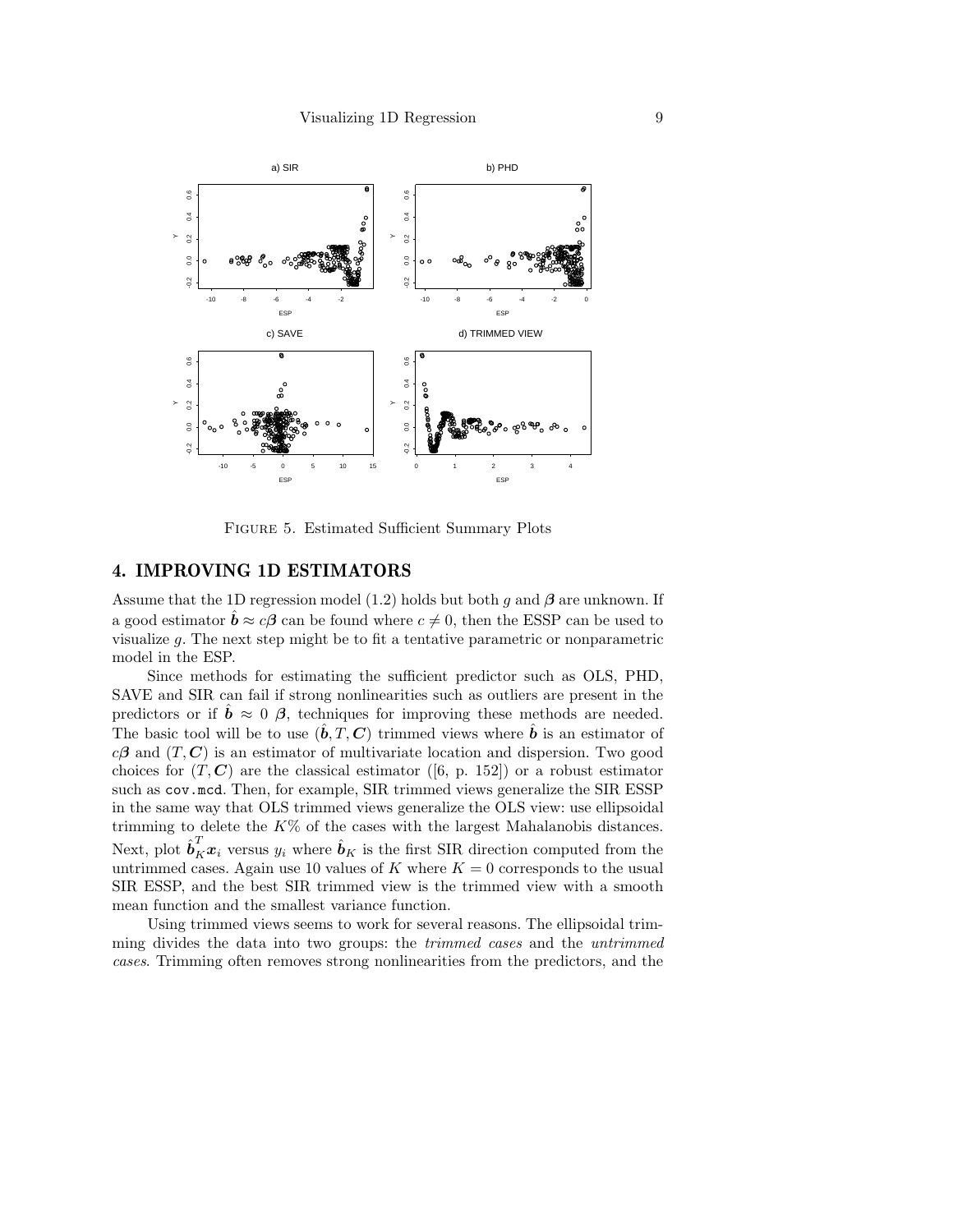

Figure 6. The Weighted lmsreg Fitted Values vs. Y

untrimmed predictor distribution is often more nearly elliptical contoured than the predictor distribution of the entire data set (recall Winsor's principle: "data are roughly Gaussian in the middle"). Secondly, under heavy trimming, the mean function of the untrimmed cases may be more linear than the mean function of the entire data set. Thirdly, if  $|c|$  is very large, then the bias vector  $u_q$  may be small relative to  $c\beta$ . From Remarks 1 and 2, any of these three reasons could produce a better estimated sufficient predictor. Also notice that trimmed views are resistant to  $y$ -outliers since the  $y$  values are plotted, and trimmed views are resistant to  $x$ –outliers if  $(T, C)$  is a resistant estimator.

*Example 5.* To illustrate the above discussion, an artificial data set with 200 trivariate vectors  $x_i$  was generated. The marginal distributions of  $x_{i,j}$  are iid lognormal for  $j = 1, 2$ , and 3. Since the response  $y_i = \sin(\beta^T x_i)/\beta^T x_i$  where  $\beta = (1, 2, 3)^T$ , the random vector  $x_i$  is not elliptically contoured and the function g is strongly nonlinear. The cov.mcd estimator was used for trimming, and Figure 5 shows the estimated sufficient summary plots for SIR, PHD, SAVE (using 8 slices), and the OLS 90% trimmed view. The OLS trimmed view is the best, while SAVE completely fails. Figure 6 shows that for this data, the lmsreg trimmed view is very useful for visualizing  $g$ . The lmsreg estimator attempts to make the median squared MLR residual small and implements the PROGRESS algorithm described in [22, pp. 197-204]. Table 1 shows the estimated sufficient predictor coefficients  $\hat{b}$ when the sufficient predictor coefficients are  $c(1, 2, 3)^T$ . Only the OLS and lmsreg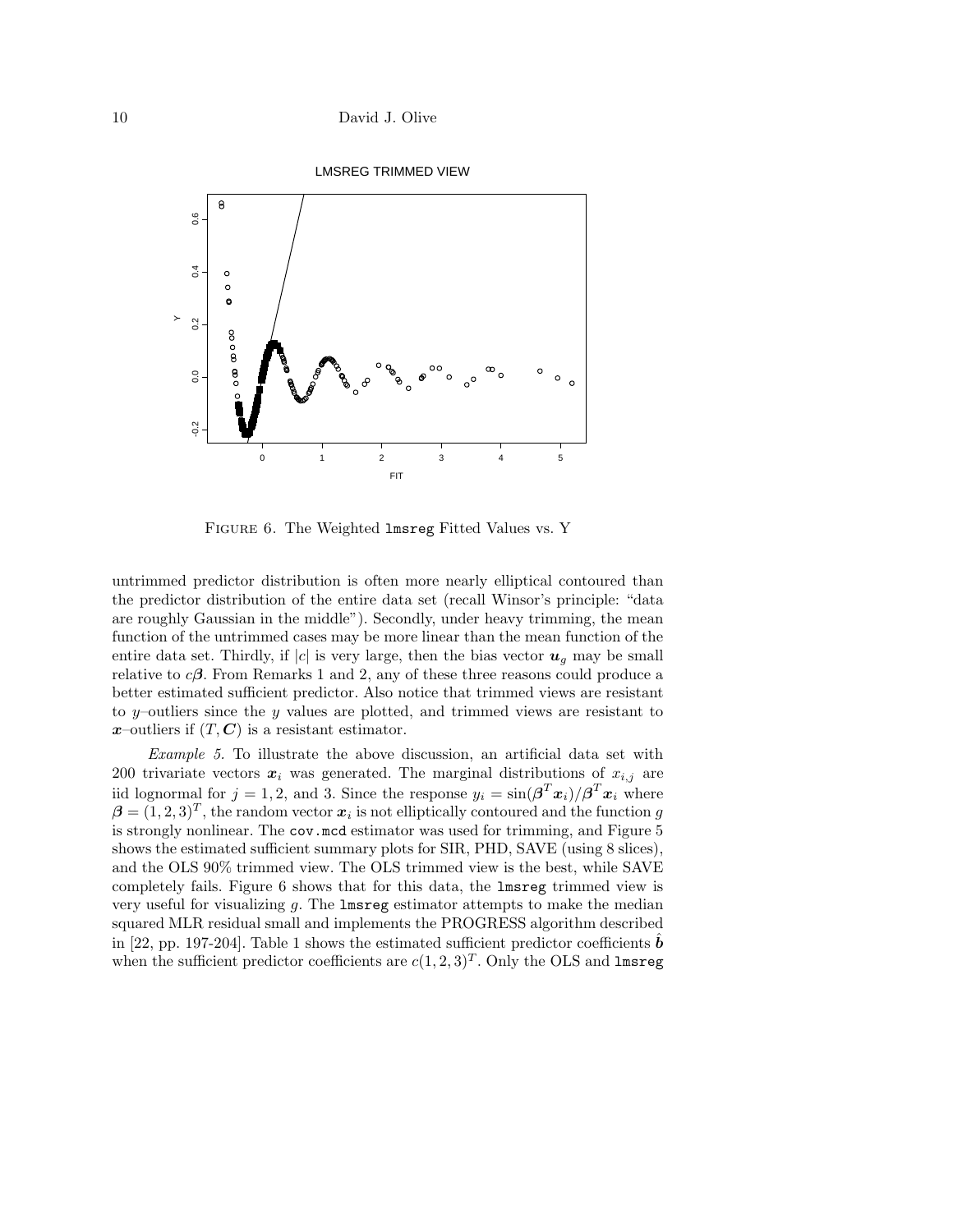| method                  |          | bо       | bз                |
|-------------------------|----------|----------|-------------------|
| OLS View                | 0.0032   |          | $0.0011$ $0.0047$ |
| SIR.                    | $-0.394$ | $-0.361$ | $-0.845$          |
| <b>PHD</b>              | $-0.072$ | $-0.029$ | $-0.0097$         |
| <b>SAVE</b>             | $-1.09$  | 0.870    | $-0.480$          |
| OLS 90% Trimmed View    | 0.086    | 0.182    | 0.338             |
| LMSREG 70% Trimmed View | 0.143    | 0.287    | 0.428             |

TABLE 1. Estimated Sufficient Predictors Estimating  $c(1, 2, 3)^T$ 

trimmed views produce estimated sufficient predictors that are highly correlated with the sufficient predictor. (The SAVE  $40\%$  trimmed view was also very good.)

Figure 6 helps illustrate why the best lmsreg trimmed view worked. This view used 70% trimming, and the open circles denote cases that were trimmed while the highlighted squares are the untrimmed cases. Note that the highlighted cases are far more linear than the data set as a whole. Also lmsreg will give about half of the highlighted cases zero weight, further linearizing the function. In Figure 6 the weighted lmsreg constant  $\hat{\alpha}_{70}$  is included, and the plot is simply the forward response plot of the weighted lmsreg fitted values versus y. The vertical deviations from the identity line are the "MLR residuals"  $y_i - \hat{\alpha}_{70} - \hat{\beta}_{70}^T x_i$  and at least half of the highlighted cases have small MLR residuals. There exist data sets where OLS is better than lmsreg for showing curvature (see [9]), but, as illustrated by Example 5, lmsreg often performed better for single index models when  $m$  was smooth.

A great deal of work remains to be done in the area of resistant dimension reduction. When a 1D regression model holds, the trimmed views work at least as well as the untrimmed view since the untrimmed view corresponds to 0% trimming. The webpage (http://www.math.siu.edu/olive/) contains programs and a good introduction to 1D regression models.

### **References**

- [1] G. E. P. Box, and D. R. Cox, *An Analysis of Transformations.* J. of the Royal Statistical Society, B **26** (1964), 211-246.
- [2] D. R. Brillinger, *The Identification of a Particular Nonlinear Time Series.* Biometrika **64** (1977), 509-515.
- [3] D. R. Brillinger, *A Generalized Linear Model with "Gaussian" Regressor Variables.* In *A Festschrift for Erich L. Lehmann,* eds. P.J. Bickel, K.A. Doksum, and J.L. Hodges, Wadsworth, Pacific Grove, CA, (1983), 97-114.
- [4] J. M. Chambers, W. S. Cleveland, B. Kleiner, and P. Tukey, *Graphical Methods for Data Analysis.* Duxbury Press, Boston, 1983.
- [5] R. D. Cook, *Deletion of Influential Observations in Linear Regression.* Technometrics **19** (1977), 15-18.